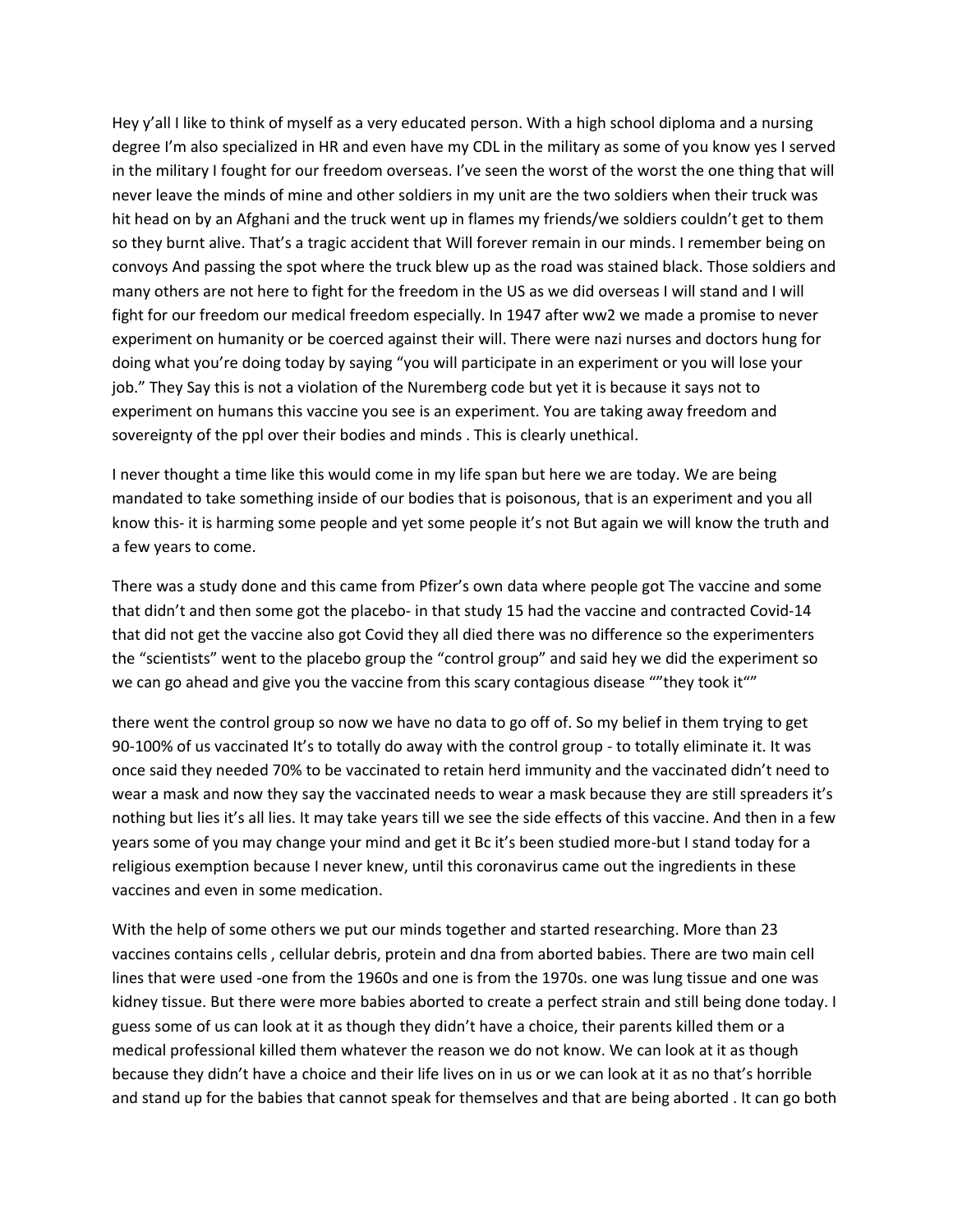ways of course.

Perc6 18 Wk old baby being used for adenovirus , Ebola, influenza, malaria, tb, hiv the developers call it a human designer cell.

Hek293 came from aborted kidney for new flu strains for the flu vaccine

Imr90 16 Wk female aborted

Imr91 male aborted they are being used for vaccine production and functional references.

Wi38 A Sweden abortion Because the family said they had too many kids. It was Packed on ice and sent here to the US for dissection.

Wi1-25 strains derived from lung, kidney, skin, muscle, thyroid, thymus from 21 abortions.

Wi44 3 month aborted lung tissue

Mcr5 14 week old male

There are 80 elective abortions used for rubella vaccine.

There is No human safety studies with effects on the aborted fetal cells,dna and protein again there are zero. There is research out there that the mixing of DNA is not allowed but they are still doing it. This is not OK to use aborted babies.

This Covid vaccine even has fetal cells in it all the way from Astra Zeneca to Johnson. Moderna and Pfizer use mRNA.

mRNA has Never before been used in humans — such as the two-dose Pfizer/BioNTech and Moderna vaccines that have now received emergency use authorization from the FDA — been approved for use in any disease. Again it's an experiment. Both Johnson and mRNA is causing blot clots. Look at the case in Israel were they went from the most vaccinated in the world To Leading the country of heart attacks From 18 to 26 years old as well as a huge third wave. The Moderna and Pfizer has 102,100 adverse events reported with at least 957 deaths according to VEARS. And its said that the messenger RNA is supposed to be only at the injection site but this has been disapproved many times With blood clots forming and spike protein Accumulation measure in several organs one being the brain. This intern is resulting inSevere adverse events And chronic damage to the young people. Do you remember that there's also organs That cannot regenerate oh one is the brain along with a heart. When a clot forms it's the fact that it happens When the spike protein bonds with the ace2 receptors In the arteries and capillaries which then those results lead to damaged walls and micro clots which build up and lead to strokes etc. You don't believe me look up how the spike protein and how it causes this.

In the year 2020 there was zero dollars made and in this year alone there's up to 50 billion made by the year of 2022 the projected amount is up to 85+ billion dollars with the use of mRNA as you'll see this is just a money maker. I'm neither for or against people getting the vaccine it's their choice hence "my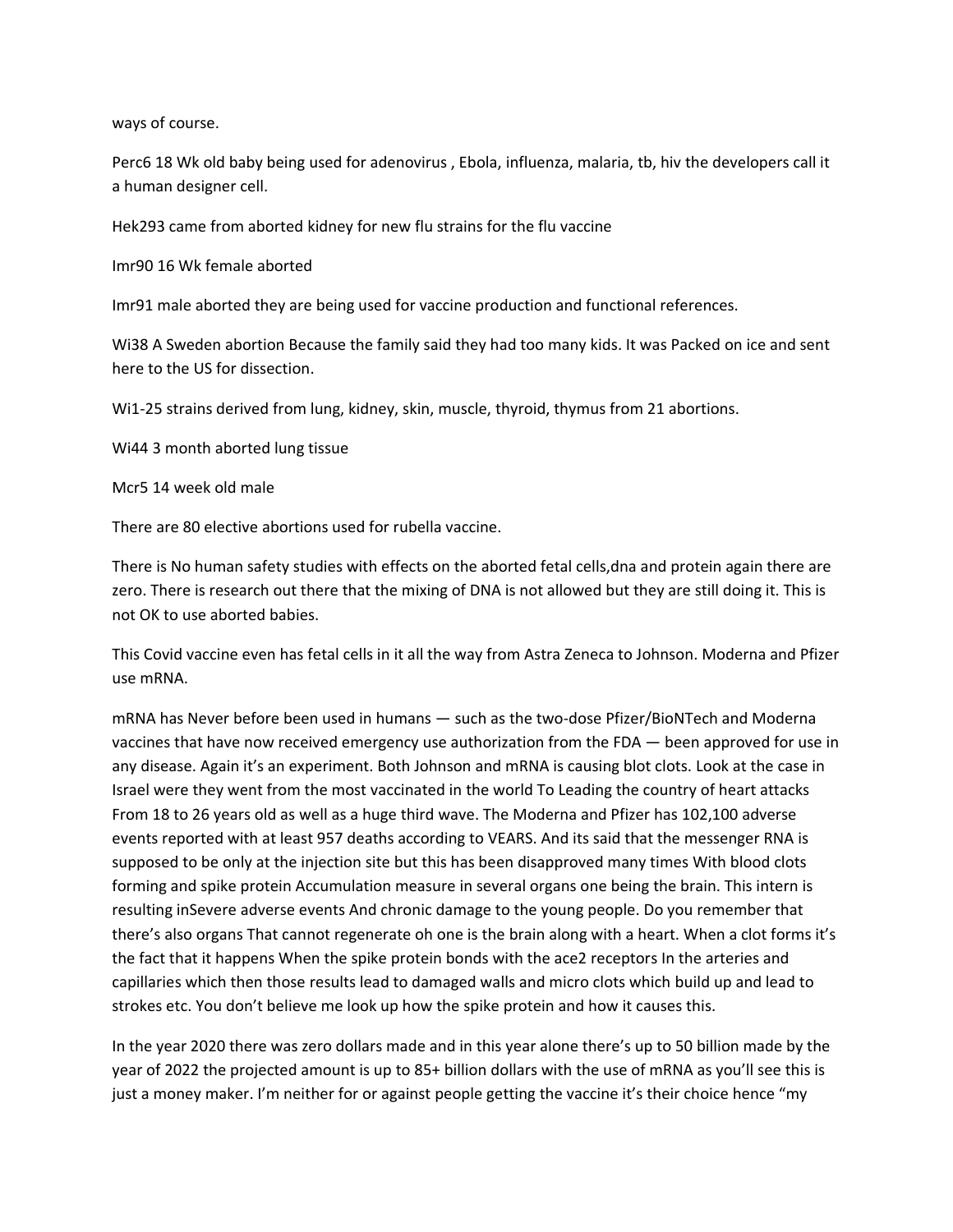body my choice." This is a deliberate attack on the people. Not only are these vaccines a money maker but what is more of a money maker is to abort babies because they want the babies for vaccines and other experiments.

This Covid vaccine is just an experiment we do not know the long-term effects. As some of you have had it and that's your choice and most of us will choose not to get it because again it's my body my choice. I have been given permission to use one of our nurses Jamie Hensel, she had bad side effects -her first shot on day seven she couldn't really move her legs and her body hurt from jaw line down-for the second injection her hands were all messed up that she couldn't grasp anything. There's other people that have complained about the vaccine and they all said if they had the choice to go back and do it again they wouldn't.

My cousin was pregnant soon after getting the vaccine she had a miscarriage. People are dying from this vaccine from kids to adults some even in their sleep.

As the virus mutates as rna viruses do they take On a form that is more transmissible but does not cause death. This, more than likely has nothing to do with vaccines or masks it's just a natural mutation of an RNA virus.

I could go on and on with my notes but this is my argument and again claim religious exemption.

Thanks to Dr. Peter McCullough Cardiologist Specialist, Dr. Ryan Cole Dermatopathologist CEO/Lab Director at Cole Diagnostics,

Dr. Vincent Corvallo a world authority on risk and crisis communication and of course American Frontline doctors and #1Jesus.

Psalm 32:8 I will instruct you and teach you in the way you should go; I will guide you with my eye.

Thank You. Miranda Winters, RN

•Imr91

https://www.semanticscholar.org/paper/Characterization-of-a-new-human-diploid-cell-Nichols-Cristofal o/940d6697d44228be83d38beaa6e7e9ed0f25243c

•Imr90

https://www.ebi.ac.uk/ols/ontologies/BTO/terms?obo\_id=BTO:0001229

•Perc6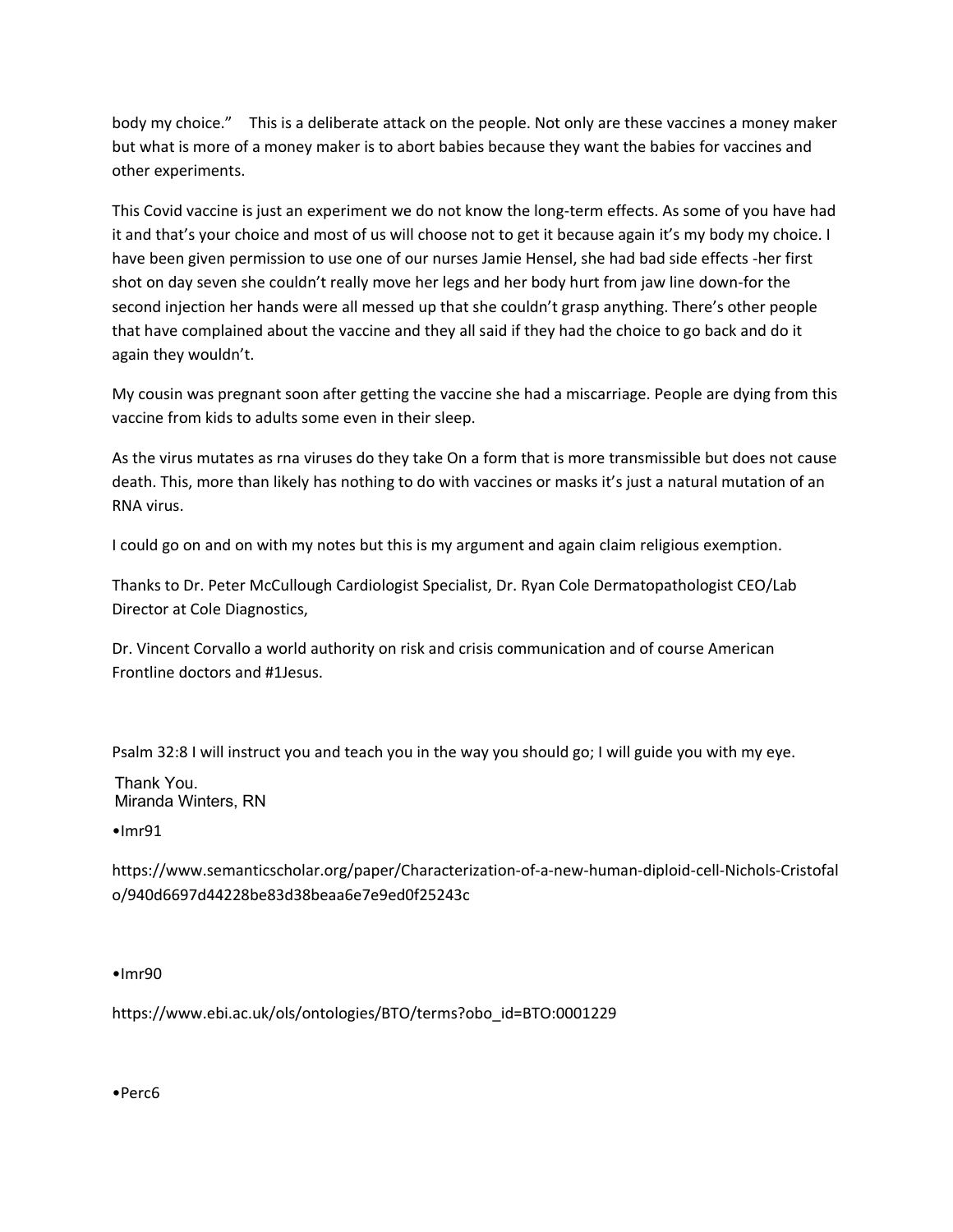https://pubmed.ncbi.nlm.nih.gov/16566444/

•Wi38 and mrc5

https://www.sciencedirect.com/topics/medicine-and-dentistry/wi-38

•Wi1-25

https://thebiomedicalscientist.net/science/controversial-life

•Aborted lines

https://s27589.pcdn.co/wp-content/uploads/2020/09/09.17.20-Fetal-Cell-Line-Fact-Sheet.pdf https://www.ohiolife.org/vaccines\_abortion\_fetal\_tissue

•mRNA

https://medlineplus.gov/genetics/understanding/therapy/mrnavaccines/#:~:text=Messenger%20RNA% 20is%20a%20type,does%20not%20alter%20DNA.

https://www.mskcc.org/coronavirus/what-s-different-about-messenger-rna-vaccines-covid-19

https://ec.europa.eu/research-and-innovation/en/horizon-magazine/five-things-you-need-know-aboutmrna-vaccines

https://www.muhealth.org/our-stories/how-do-we-know-covid-19-vaccine-wont-have-long-term-side-e ffects

https://www.naturalnews.com/2021-08-17-mrna-vaccines-turn-people-into-spike-protein-factories.htm l